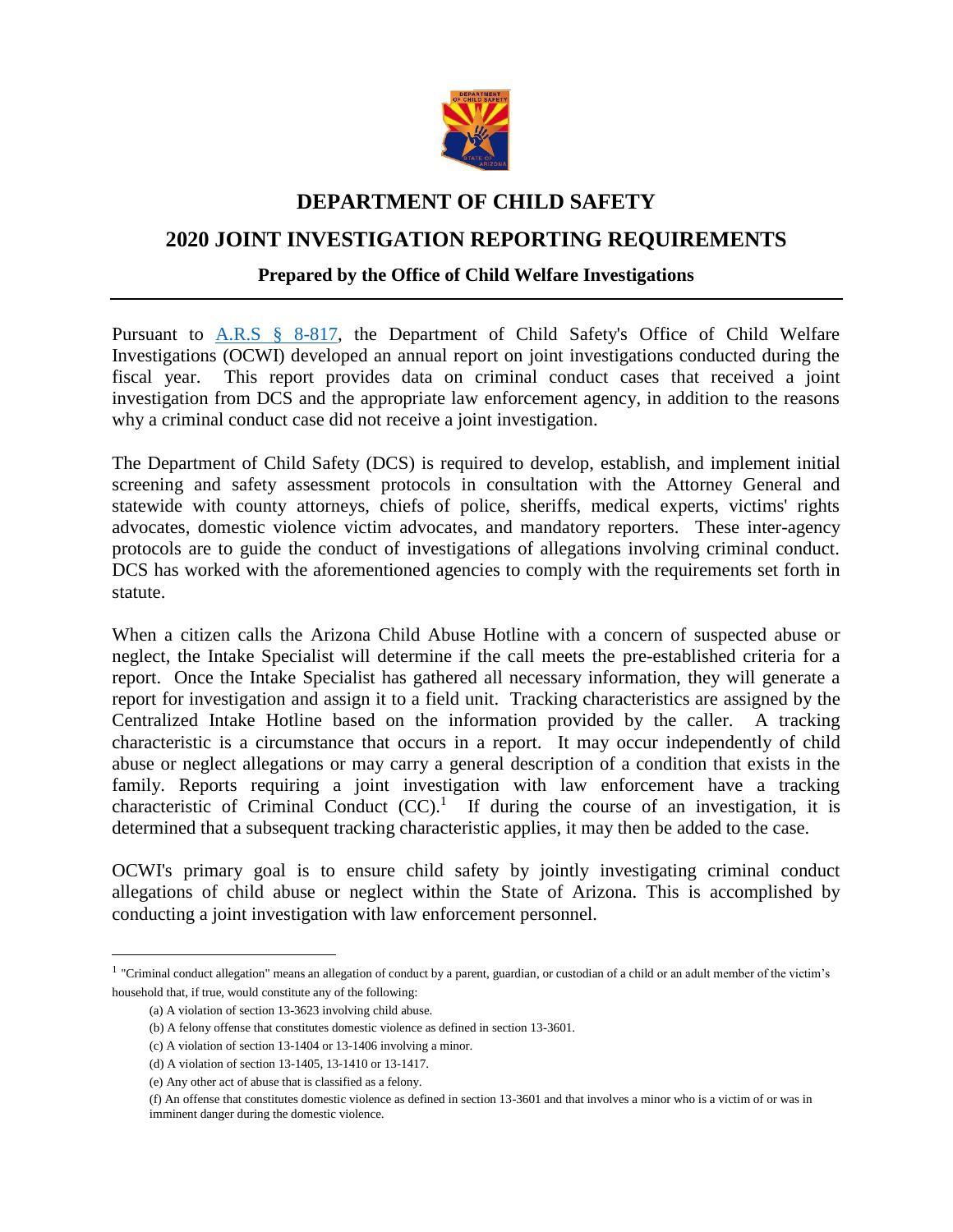## *Number of Reports Coded as Criminal Conduct Allegations*

The first data element in the table that follows is the number of reports generated for field investigation that contained a CC allegation (Table 1). As required by Department protocols, any report that contains a CC characteristic must be reported to the appropriate law enforcement agency, and a joint investigation must occur.

## **TABLE 1: NUMBER OF REPORTS CODED AS CRIMINAL CONDUCT (CC) ALLEGATIONS RECEIVED BY THE DEPARTMENT**

| County          | Number of<br><b>Reports</b> |  |  |
|-----------------|-----------------------------|--|--|
| <b>APACHE</b>   | 14                          |  |  |
| <b>COCHISE</b>  | 109                         |  |  |
| COCONINO        | 102                         |  |  |
| GILA            | 54                          |  |  |
| <b>GRAHAM</b>   | 35                          |  |  |
| <b>GREENLEE</b> | 0                           |  |  |
| LA PAZ          | 0                           |  |  |
| <b>MARICOPA</b> | 3,391                       |  |  |
| <b>MOHAVE</b>   | 178                         |  |  |
| <b>NAVAJO</b>   | 76                          |  |  |
| <b>PIMA</b>     | 1003                        |  |  |
| <b>PINAL</b>    | 369                         |  |  |
| SANTA CRUZ      | 16                          |  |  |
| YAVAPAI         | 181                         |  |  |
| YUMA            | 125                         |  |  |
| Total           | 5,653                       |  |  |

During state fiscal year 2020 (SFY20), the Arizona Child Abuse Hotline received 45,175 reports of abuse or neglect. Of those, 5,653 were classified as criminal conduct compared to 6,304 in fiscal year 2019.

The Department continues to work to improve the recognition of criminal conduct allegations. In state fiscal year 2018, OCWI embedded a Hotline Analyst at the Arizona Child Abuse Hotline. The Hotline Analyst continues to provide ongoing training and quality assurance relating to allegations of criminal conduct to Hotline, DCS, and OCWI staff.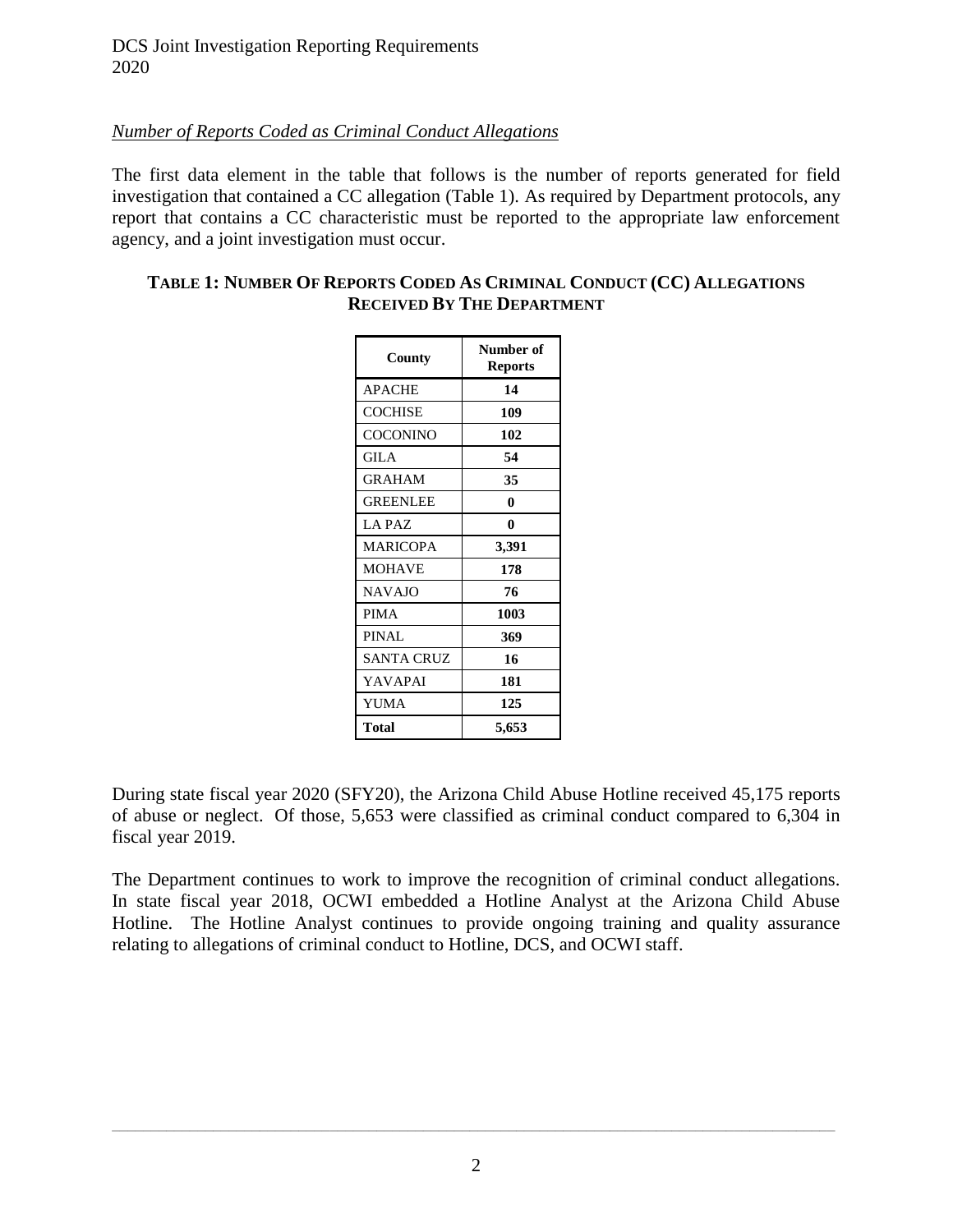DCS Joint Investigation Reporting Requirements 2020

### *Joint Investigations*

The second data element shows the number of reports with joint investigation documentation recorded according to the protocols (Table 2). As stated previously, all reports that contain the CC allegation are intended to be jointly investigated by DCS/OCWI and the appropriate law enforcement agency.

| County          | Number of<br><b>Reports</b> |  |
|-----------------|-----------------------------|--|
| <b>APACHE</b>   | 14                          |  |
| <b>COCHISE</b>  | 108                         |  |
| COCONINO        | 100                         |  |
| GILA            | 54                          |  |
| <b>GRAHAM</b>   | 35                          |  |
| <b>GREENLEE</b> | 0                           |  |
| LA PAZ          | 0                           |  |
| <b>MARICOPA</b> | 3,382                       |  |
| <b>MOHAVE</b>   | 174                         |  |
| <b>NAVAJO</b>   | 76                          |  |
| <b>PIMA</b>     | 1,002                       |  |
| <b>PINAL</b>    | 369                         |  |
| SANTA CRUZ      | 16                          |  |
| YAVAPAI         | 178                         |  |
| YUMA            | 124                         |  |
| <b>Total</b>    | 5,632                       |  |

#### **TABLE 2: NUMBER OF CHILD SAFETY REPORTS CATEGORIZED AS CC JOINTLY INVESTIGATED ACCORDING TO THE PROTOCOLS, BY COUNTY**

Table 3 below shows that 99% percent of investigations conducted by OCWI were jointly investigated according to the protocols. This table also shows that 99% of investigations conducted by DCS were jointly investigated.

**TABLE 3: NUMBER OF CC REPORTS JOINTLY INVESTIGATED ACCORDING TO THE PROTOCOLS, BY AGENCY**

| <b>Agency Conducting</b><br><b>Investigation</b> | <b>Total of Number</b><br><b>CC</b> Reports | Number of CC<br><b>Reports Not Jointly</b><br><b>Investigated</b> | Number of CC<br><b>Reports Pending</b><br><b>Documentation</b> | Number of CC<br><b>Reports With a Joint</b><br>Investigation<br><b>Conducted</b> | <b>Percentage of CC</b><br><b>Reports with a Joint</b><br><b>Investigation Conducted</b> |
|--------------------------------------------------|---------------------------------------------|-------------------------------------------------------------------|----------------------------------------------------------------|----------------------------------------------------------------------------------|------------------------------------------------------------------------------------------|
| <b>DCS</b>                                       | 1.888                                       |                                                                   |                                                                | 1.874                                                                            | 99%                                                                                      |
| <b>OCWI</b>                                      | 3.765                                       |                                                                   | 7                                                              | 3.758                                                                            | 99%                                                                                      |
| <b>Statewide Total</b>                           | 5,653                                       |                                                                   | 12                                                             | 5,632                                                                            | 99%                                                                                      |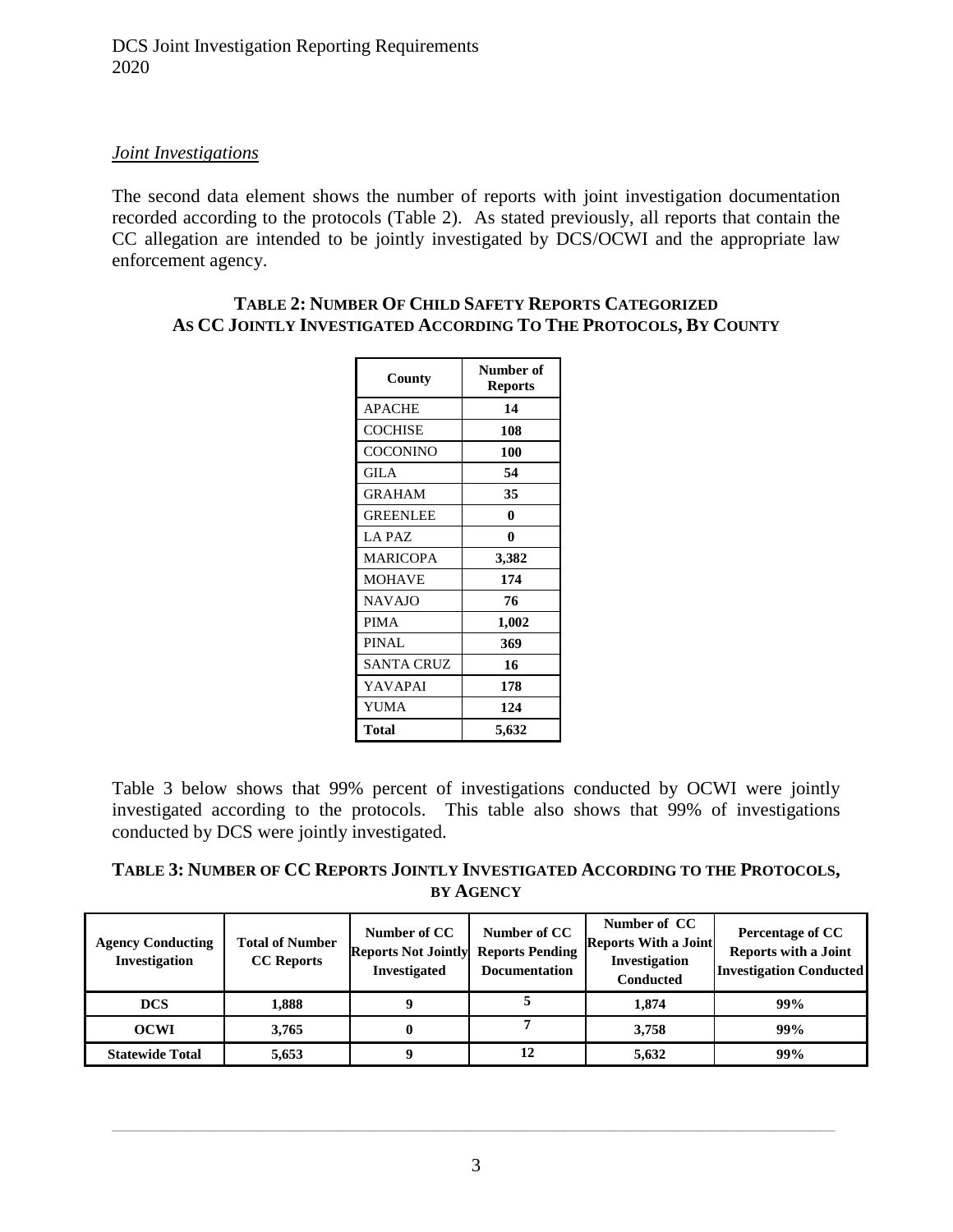DCS Joint Investigation Reporting Requirements 2020

There are several reasons a joint investigation between DCS/OCWI and law enforcement may not occur (Table 4). The main reasons are:

- **Child Not Available**: At the time of the initial contact by DCS, OCWI, or law enforcement, the alleged child victim is not available to be interviewed. This occasionally happens, for example, if a report is received and the alleged child victim is located in another state at the time of the investigation.
- **DCS Not Available:** At the time of the initial contact by law enforcement, or during subsequent interviews with the alleged victim or perpetrators, the DCS case manager is unable to be present to participate in the investigation. For example, a report is called in to the DCS Hotline by the Victims Witness Advocate Office to report abuse or neglect of a child after police interviews and the investigation have already occurred.
- **Law Enforcement Disagrees:** When the DCS case manager receives a report requiring joint investigation, contact is made with the appropriate law enforcement agency to make a police report and request the joint investigation. Law enforcement officials sometimes decline to accept the information as meeting criminal conduct standards and inform the DCS case manager that the investigation may be completed without law enforcement present. In these situations, DCS follows up with an additional report to law enforcement during the investigation if further information indicates criminal activity.
- **Law Enforcement Unavailable**: When the DCS case manager contacts law enforcement prior to the initial contact, there are times when law enforcement is unable to provide an officer or detective during the course of the investigation due to other incidents. In these situations, DCS follows up with an additional report to law enforcement if the initial contact further indicates criminal activity.
- **No Jurisdiction:** If the alleged victim or perpetrator lives on either a federal military installation or Native American reservation, DCS does not have jurisdiction and the case is transferred to the appropriate agency.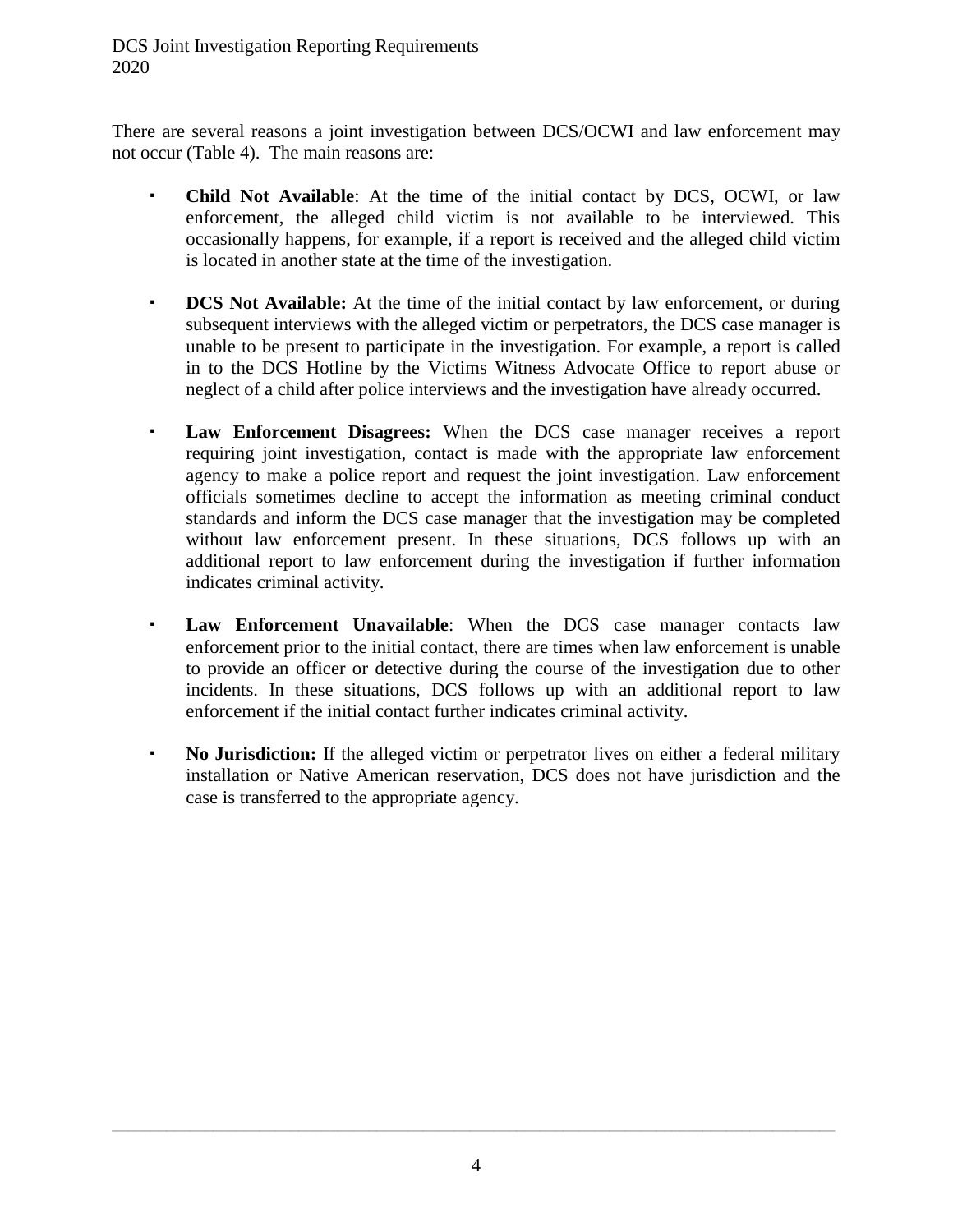| County            | <b>Child Not</b><br><b>Available</b> | <b>DCS</b> Not<br><b>Available</b> | Law<br><b>Enforcement</b><br><b>Disagrees</b> | Law<br><b>Enforcement</b><br>Unavailable | N <sub>0</sub><br><b>Jurisdiction</b> | <b>Total</b><br><b>Reports</b> |
|-------------------|--------------------------------------|------------------------------------|-----------------------------------------------|------------------------------------------|---------------------------------------|--------------------------------|
| <b>APACHE</b>     | $\Omega$                             | $\theta$                           | 0                                             | $\overline{0}$                           | 0                                     | 0                              |
| <b>COCHISE</b>    |                                      | $\theta$                           | $\mathbf{0}$                                  | $\theta$                                 | $\theta$                              |                                |
| <b>COCONINO</b>   | $\Omega$                             | $\mathbf{0}$                       | $\theta$                                      |                                          | $\Omega$                              |                                |
| <b>GILA</b>       | $\Omega$                             | $\mathbf{0}$                       | $\overline{0}$                                | $\overline{0}$                           | $\theta$                              | $\bf{0}$                       |
| <b>GRAHAM</b>     | $\Omega$                             | $\mathbf{0}$                       | $\theta$                                      | $\overline{0}$                           | $\Omega$                              | $\bf{0}$                       |
| <b>GREENLEE</b>   | $\Omega$                             | $\mathbf{0}$                       | $\theta$                                      | $\overline{0}$                           | $\Omega$                              | $\bf{0}$                       |
| LA PAZ            | $\Omega$                             | $\overline{0}$                     | $\theta$                                      | $\overline{0}$                           | $\Omega$                              | $\bf{0}$                       |
| <b>MARICOPA</b>   | $\Omega$                             | $\mathbf{0}$                       | $\theta$                                      | $\overline{0}$                           | $\overline{0}$                        | $\bf{0}$                       |
| <b>MOHAVE</b>     | $\Omega$                             | $\mathbf{0}$                       | 3                                             | $\theta$                                 | $\overline{0}$                        | 3                              |
| <b>NAVAJO</b>     | $\Omega$                             | $\mathbf{0}$                       | $\Omega$                                      | $\theta$                                 | $\theta$                              | $\bf{0}$                       |
| <b>PIMA</b>       | $\Omega$                             | $\mathbf{0}$                       | $\Omega$                                      | $\Omega$                                 | $\theta$                              | $\bf{0}$                       |
| <b>PINAL</b>      | $\Omega$                             | $\theta$                           | $\theta$                                      | $\Omega$                                 | $\theta$                              | $\bf{0}$                       |
| <b>SANTA CRUZ</b> | $\Omega$                             | $\mathbf{0}$                       | $\theta$                                      | $\Omega$                                 | $\Omega$                              | $\mathbf{0}$                   |
| <b>YAVAPAI</b>    |                                      | $\mathbf{0}$                       | $\overline{2}$                                | $\theta$                                 | $\mathbf{0}$                          | 3                              |
| <b>YUMA</b>       | $\Omega$                             | $\mathbf{0}$                       |                                               | $\theta$                                 | $\Omega$                              | 1                              |
|                   | $\mathbf{2}$                         | 0                                  | 6                                             | 1                                        | $\mathbf{0}$                          | 9                              |

**TABLE 4: REASONS WHY A JOINT INVESTIGATION DID NOT OCCUR**

Continued partnerships between law enforcement and DCS/OCWI have provided opportunities for identifying and addressing systemic issues between the agencies. Prior to state fiscal year 2019, the scope of the OCWI Deputy Chief position broadened to include a focus on the development of relationships with law enforcement agencies throughout the state. This position has continued to foster relationships with law enforcement partners, addressing any areas for improvement as they are identified, on behalf of both DCS and OCWI.

In 2018, a Victim Services Unit was created to serve as a liaison between DCS and the various prosecuting offices to ensure victims of crime are afforded the constitutionally protected rights they are entitled to while they are in DCS custody. OCWI continues to work closely with this unit to ensure children's rights and representation as victims of crime are implemented swiftly when adults have been arrested on criminal conduct investigations.

OCWI continues to provide joint investigation trainings to DCS staff. Joint investigation with law enforcement training had been formally incorporated in to DCS' training curriculum. All new supervisors, both from DCS as well as OCWI, will complete this course.

A Senior Child Safety Advisor was added to OCWI in 2019 as well. This position was created to aide OCWI staff in making rapid and accurate assessments regarding child safety on the oftencomplex criminal conduct reports that require a joint investigation. This Advisor provides guidance to ensure that appropriate safety actions are implemented effectively, as per DCS policy.

There continues to be regular collaboration and communication with the agencies involved in the investigation of criminal conduct throughout the state. This includes DCS, OCWI, law enforcement, prosecution, medical personnel, victim advocates, and advocacy centers to